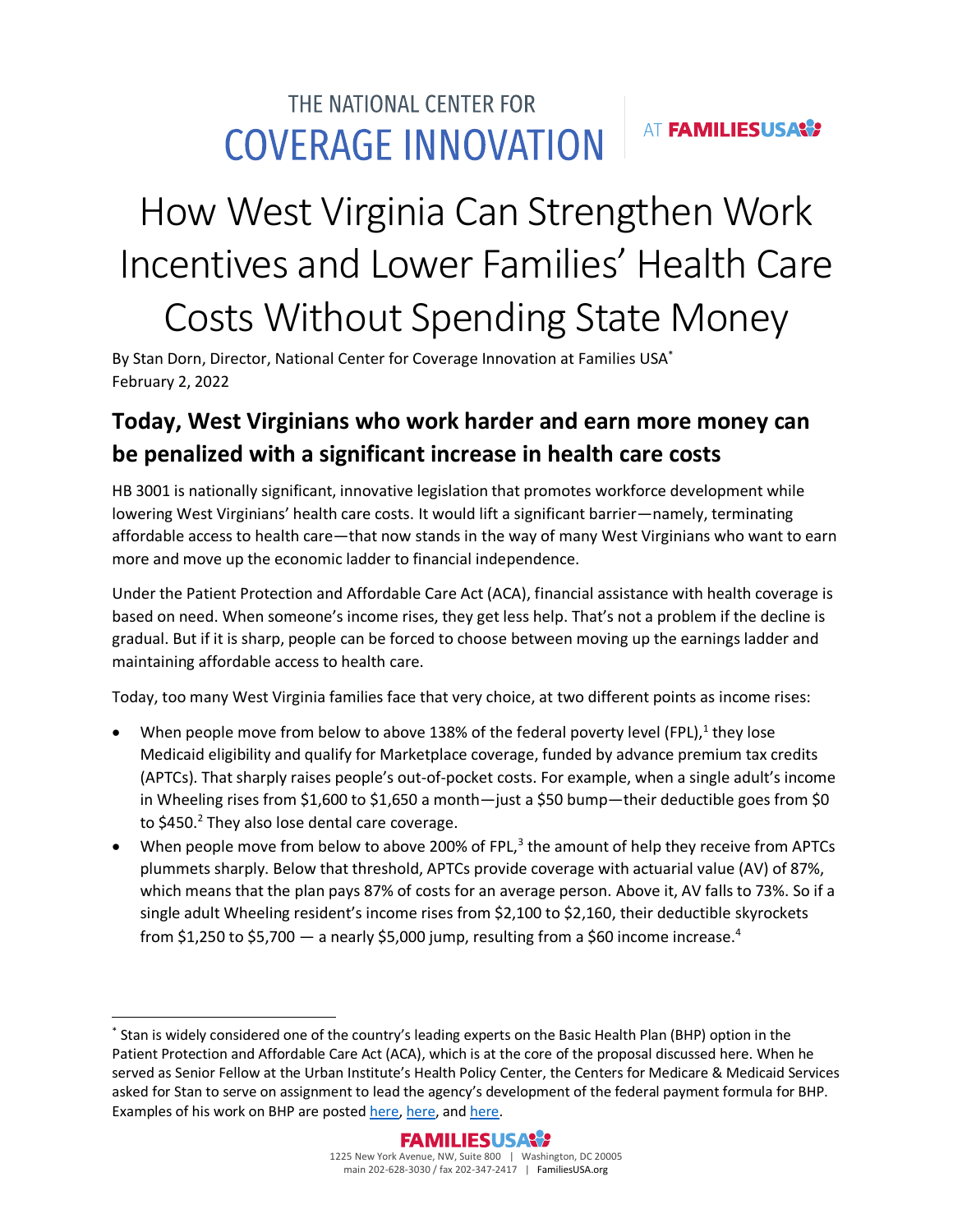**In effect, people face a health care tax when their income crosses either threshold. An approach to implementing HB 3001 is described below that would repeal this health care tax for West Virginians, at zero cost to the state**.

## **The Work Support Health Plan (WSHP) will let West Virginians move up the economic ladder without their health care costs skyrocketing**

HB 3001 would direct West Virginia to take advantage of all available federal dollars to expand access to Medicaid or a similarly affordable health insurance plan. Sometimes, that approach is termed, "Medicaid Buy-in." This analysis proposes to meet those HB 3001 specifications by establishing a Work Support Health Plan (WSHP) that has two components:

- **Basic WSHP**. For people with incomes between 138% and 200% of FPL, WSHP will implement the ACA's Basic Health Plan (BHP) option. Beneficiaries will receive the same kind of health insurance Medicaid provides them today, using the same Managed Care Organizations (MCOs) that serve the lowest-income West Virginians. The MCOs will receive higher capitated rates for this new population than for today's Medicaid families, on the expectation that they will share those rate increases with providers. The federal government will provide funding that equals 95% of the APTCs that WSHP beneficiaries would have received in the ACA health insurance exchange.
- **Extended WSHP**. For people with incomes above 200% of FPL, the state will seek a federal waiver letting it offer WSHP as an option on the exchange, without deductibles and with only modest copayments.<sup>5</sup> The waiver will come through ACA §1332. Under the ACA, if a 1332 waiver lowers federal APTC costs, the federal government conveys those savings to the state via "federal passthrough payments," which states can use for any purpose. WSHP's 1332 waiver will save federal APTC dollars, as explained below, and use the resulting pass-through payments to cut consumer costs. Consumer health care payments will thus rise gradually as earnings grow from 200% to 300% of FPL, rather than jump up sharply when earnings cross any particular income threshold.<sup>6</sup>

# **The Work Support Health Plan will be funded entirely by the federal government**

Each portion of WSHP will generate federal resources that cover all program costs. In addition, some state budget savings may result.

#### **Basic WSHP**

As noted earlier, the federal government will pay West Virginia 95% of the APTCs that enrollees in Basic WSHP would have received in the exchange. That funding will more than cover the cost of providing Medicaid-level coverage to adults who earn between 138% and 200% of FPL.

The most recent available information about APTC amounts in West Virginia comes from 2021 open enrollment data. At that time, the average APTC amount for West Virginians in this income band exceeded \$850 a month.<sup>7</sup> The corresponding 95% federal payment would be \$807 a month or more.<sup>8</sup> Medicaid costs for low-income adults are \$408 per month, according to state Medicaid officials. WSHP could thus raise MCO capitated rates by 50% and still run a clear positive fiscal balance, accumulating significant surpluses to guard against a future rainy day.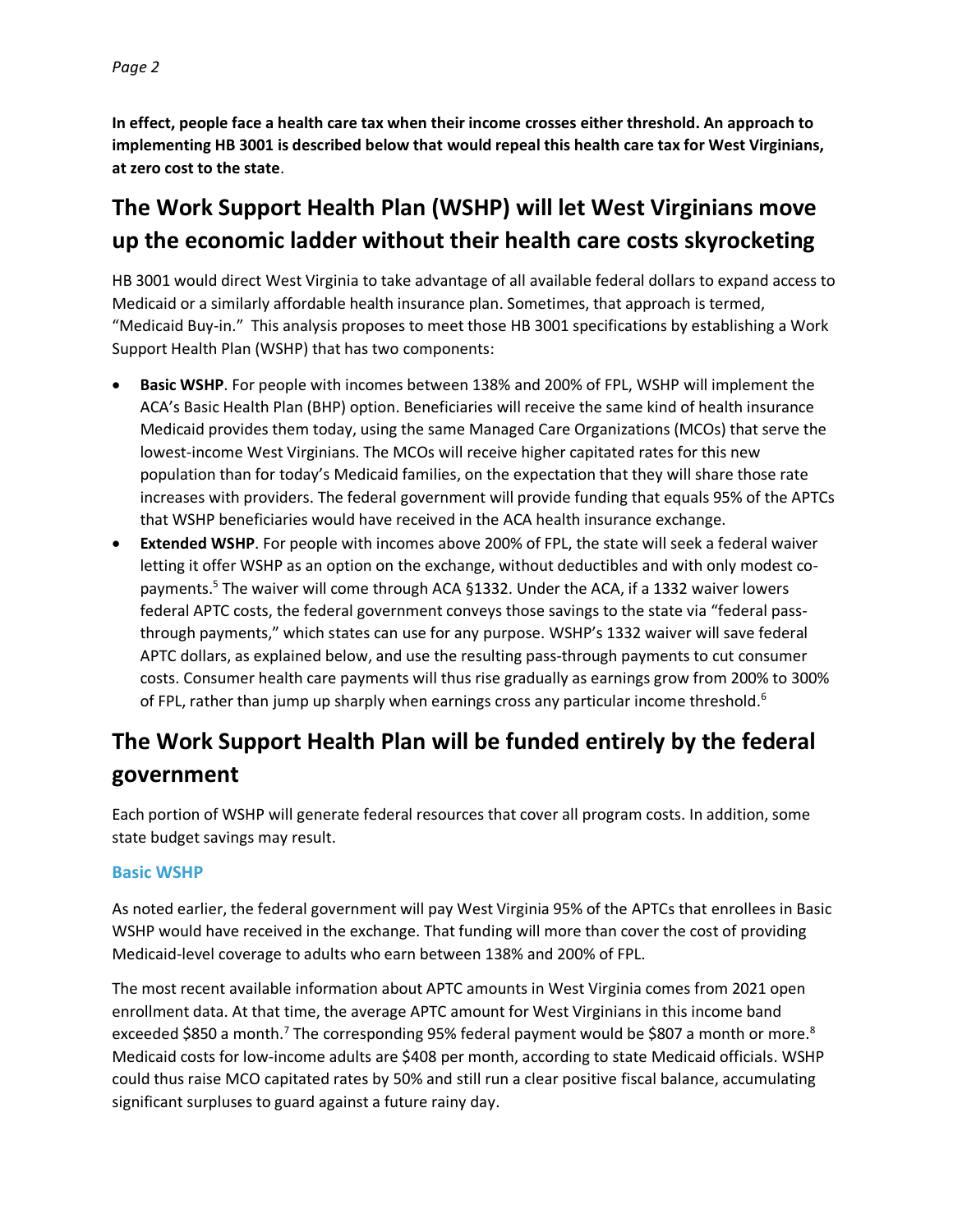#### **Extended WSHP**

Federal pass-through payments under a 1332 waiver can supplement APTCs and lower costs for Extended WSHP, on a sliding scale. The need for supplementation is limited, however. An APTC purchaser who enrolls in WSHP will already benefit from WSHP's considerably lower premiums, compared to other exchange plans. For example, a 50-year old in Wheeling who earns \$32,000 a year (slightly below 250% of FPL) qualifies for a \$746 APTC. $9$  Today's lowest-cost gold plan has a \$1,005 gross premium. If WSHP achieved even a 25% premium savings, relative to current gold offerings, this 50 year-old could buy the plan for just \$8 a month.<sup>10</sup> State supplementation would build on and leverage those inherent consumer savings, enabling great public-sector efficiencies.

The proposed waiver would generate pass-through payments in several ways:

- 1. The waiver will include Basic WSHP consumers in the same risk-adjustment system that serves the individual market.<sup>11</sup> The exchange's risk pool will benefit from the considerable influx of young and healthy adults that results from WSHP's substantially more affordable insurance offerings. The resulting across-the-board decrease in gross premiums will lower APTC amounts, thus saving federal dollars for people with incomes above 200% of FPL who remain in the exchange. The federal government will convey those savings to the state, via pass-through payments.
- 2. Extended WSHP's low premiums will exert competitive pressure on other carriers in the exchange, leading them to lower premiums.<sup>12</sup> The resulting savings cuts APTC amounts, generating additional federal pass-through dollars.
- 3. Basic WSHP removes from the exchange consumers who currently receive high-AV silver coverage. Today, these consumers' presence in the exchange increases silver premiums, since West Virginia insurance regulators authorize "silver loading"—that is, raising silver premiums to cover the extra claims that insurers pay for high-AV silver plans. Once Basic WSHP takes everyone out of the highest-AV silver plans in the exchange, silver loading will effectively end, substantially lowering silver premiums and generating significant APTC savings. $^{13}$

To protect the General Fund from any exposure, whatever financial support Extended WSHP provides should be capped at the total federal pass-through payments West Virginia receives for any particular year. Once that cap is reached, additional enrollees would benefit only from APTCs, combined with the premium savings achieved by Extended WSHP's efficiencies. In addition, state officials should conservatively set the upper income bound for assistance, to reduce the odds of hitting the cap.

#### **Additional state budget savings**

As noted earlier, Medicaid MCOs will receive higher capitated rates for WSHP enrollees, compared to Medicaid members. As a practical matter, that may help the Medicaid program obtain MCO bids that accept lower Medicaid capitated rates. That would generate state budget savings.

### **Conclusion**

Too many West Virginians are subjected to significant health care cost increases if they raise their earnings to better provide for their families. HB 3001 recognizes this significant barrier to work. The bill directs West Virginia to solve this problem by drawing down the maximum possible amount of federal dollars to provide a plan similar to Medicaid that serves people whose incomes rise above Medicaid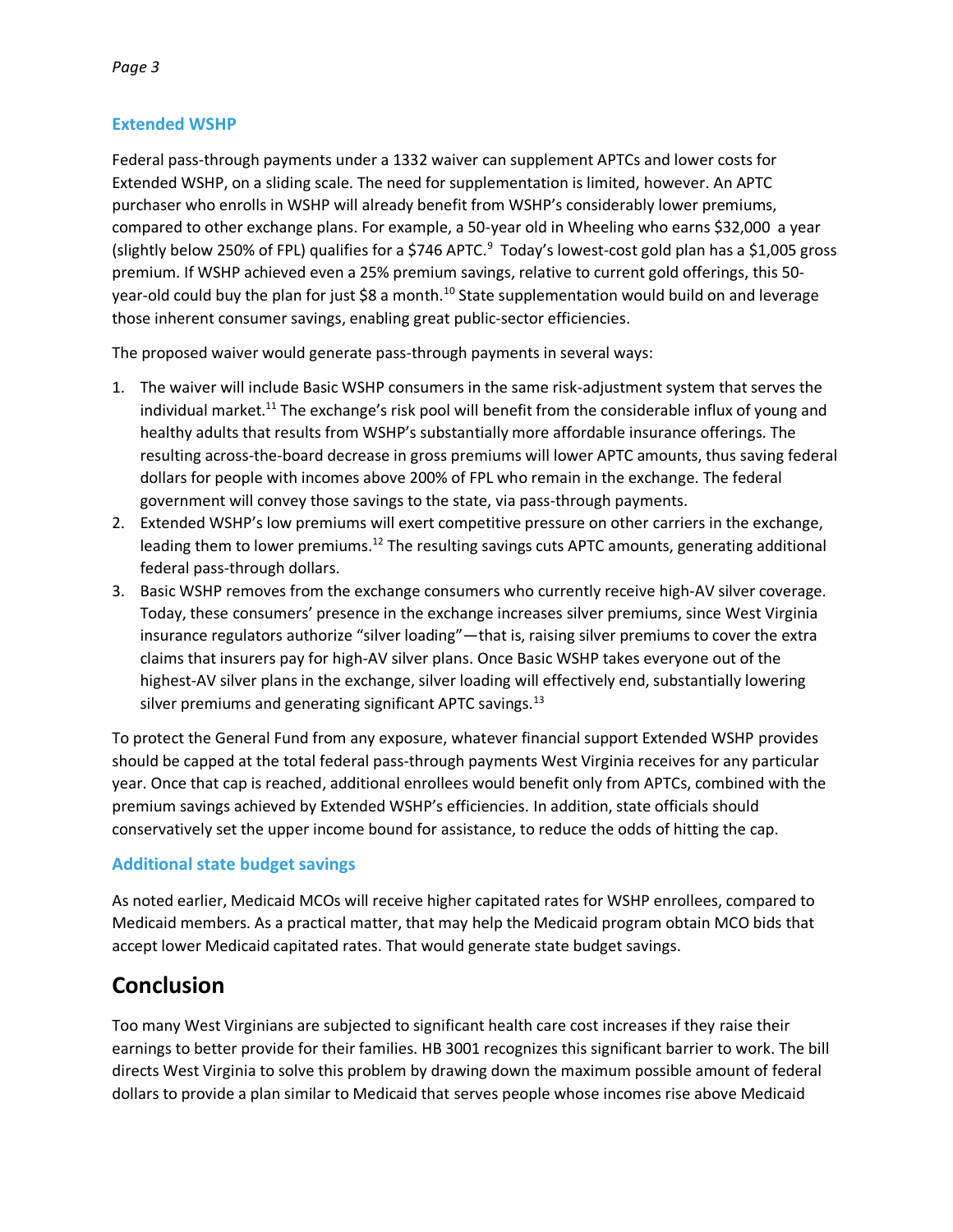levels. The two-component Work Support Health Plan described here would implement HB 3001 by intelligently tapping into available federal dollars so that, at zero cost to the state, people could work harder, earn more, and not experience significantly higher health care costs.

West Virginians increasingly struggle with rising costs for everything from gasoline to groceries. WSHP would cut their health care costs, making it easier for hard-working West Virginians and their families to make ends meet.

## **Endnotes**

 $\overline{\phantom{a}}$ 

<sup>5</sup> Currently, gold-level Exchange coverage is available with no deductible, no copays for generic drugs, and \$15 copays for primary care and specialty care physician visits. For such a plan that also includes dental care, see "my Access WV EP Premium Gold 0," [https://www.healthcare.gov/see-plans/#/plan/results/31274WV0540001/details.](https://www.healthcare.gov/see-plans/#/plan/results/31274WV0540001/details) <sup>6</sup> The upper income level for financial support could be higher or lower than 300% of FPL, depending on the amount of pass-through payments the federal government agrees to provide West Virginia. We present this income threshold for illustrative purposes.

<sup>7</sup> This is a very conservatively calculated average. Public Use Files (PUF) from the 2021 Open Enrollment Period, available from th[e federal government,](https://www.cms.gov/files/zip/2021-oep-state-metal-level-and-enrollment-status-public-use-file.zip) show that 81% of West Virginians who would qualify for Basic WSHP, with incomes at or below 200% of FPL, enroll in silver exchange coverage, 18% enroll in bronze, and 1% enroll in gold. Based on the average APTC amount at each metal level, their total weighted-average APTC would be \$850. However, because these consumers are at the lowest end of the income scale, their APTCs will be higher than the average for each metal level. That is especially true for bronze, where only 22% of enrollees have incomes below 200% of FPL. Moreover, if federal legislation continues the American Rescue Plan Act's significant APTC increases, West Virginia's BHP payments will almost certainly be substantially higher than what is stated in the text.

<sup>8</sup> This is only an approximation. As noted earlier, the actual APTC amount on which the federal payment is based would likely be higher. Moreover, th[e federal payment formula](https://www.govinfo.gov/content/pkg/FR-2021-07-07/pdf/2021-14393.pdf) is complex, and would likely include increases to account for silver loading and potential tax reconciliation gains.

<sup>9</sup> This example is based on calculations performed by healthcare.gov, based on input information consistent with the text examples.

<sup>10</sup> A 25% premium savings results in a gold premium of \$754  $-$  just \$8 above the consumer's \$746 APTC.

<sup>11</sup> In its risk adjustment system, the Center for Consumer Information and Insurance Oversight (CCIIO) provides software that insurers load onto servers with anonymous claims data. The software reports results to CCIIO based on the demographic characteristics and claims history of enrollees, which CCIIO uses to calculate risk adjustment payments. The waiver suggested here would simply have that software loaded onto servers operated by BHP insurers. If those insurers already sponsor exchange plans, they know what to do. If they do not yet sponsor exchange plans, they will need to learn how to load and use CCIIO's software. For an example of how a leading actuarial firm advises insurers to navigate this process, se[e https://www.milliman.com/en/insight/in-it-for-the](https://www.milliman.com/en/insight/in-it-for-the-long-haul-best-practices-for-edge-server-submissions)[long-haul-best-practices-for-edge-server-submissions.](https://www.milliman.com/en/insight/in-it-for-the-long-haul-best-practices-for-edge-server-submissions)

 $12$  Analyzing a similar policy, the [RAND Corporation found](https://www.rand.org/content/dam/rand/pubs/research_reports/RR3100/RR3153/RAND_RR3153.pdf) that, due to competition with a plan paying reimbursement rates halfway between Medicaid and commercial levels, silver benchmark premiums charged by other insurers (hence federal APTC payments) would fall by 7%. Note: what researchers call "Option 1" is the policy that resembles WSHP.

 $1$  138% of FPL is \$1,563 a month for an individual and \$2,648 for a family of three.

<sup>&</sup>lt;sup>2</sup> This example of the impact of income on coverage is based on the lowest-cost silver plan in Ohio County, "CareSource Marketplace Low Silver," [https://www.healthcare.gov/see](https://www.healthcare.gov/see-plans/#/plan/results/50328WV0010021/details)[plans/#/plan/results/50328WV0010021/details.](https://www.healthcare.gov/see-plans/#/plan/results/50328WV0010021/details)

<sup>&</sup>lt;sup>3</sup> 200% of FPL is \$2,265 a month for an individual and \$3,838 for a family of three.

<sup>4</sup> At the same time, their maximum out-of-pocket cost cap would jump from \$2,800 to \$6,600; their copayment for generic drugs would double from \$10 to \$20 for each prescription; and their copayment to visit the doctor would nearly double, rising from \$15 to \$25.